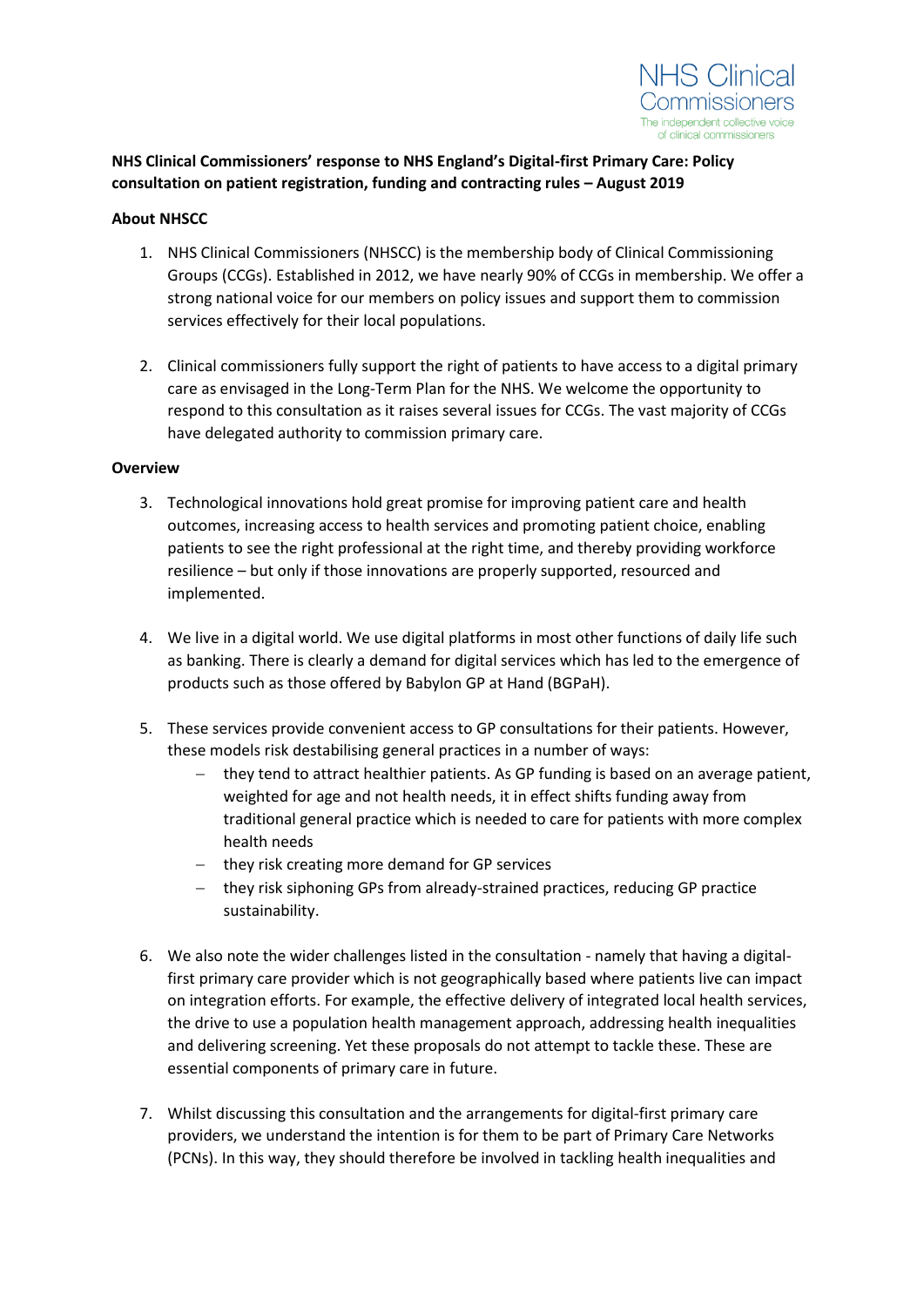

using a population health management approach, but there is no clarity yet on ensuring they will be delivering the prevention and demand reduction expected of this way of working.

- 8. Growth in digital-first primary care providers will only increase, not slow down. We recognise that the current rules need to change to reflect these new services. The proposals outlined in the consultation raise a number of questions and implications for CCGs. We respond in detail below.
- 9. Our members have raised concerns that the approach outlined in this consultation does not do enough to help deliver and expand digital primary care from existing primary care providers. We understand that digital-first providers are just one piece of the puzzle. We encourage more communication from the centre about the entirety of the digital support offer and plans to achieve it. Not enough context was given for this consultation which resulted in incomplete information being given. Without having more detail on the framework for digital suppliers that NHS England are working on, our members were concerned that these proposals suggested that adapting to BGPaH was the only approach being pursued.
- 10. Our view is that a digital offer must do more than provide convenience of access and choice, but also promote the future vision for the integration of primary and community services via PCNs. Digital applications should certainly not undermine general practice or continuity of care. Therefore, the best way to deliver digital first primary care is to invest in practices and PCNs to offer digital services to their patients - ensuring patients can see a healthcare professional face-to-face when they need to and enabling them to link in with other local services.
- 11. It is therefore reassuring that NHS England has noted in the introduction to the consultation that *"One important step is to help existing practices digitise their offer. NHS England has already committed to a programme to support practices and commissioners to do that via a framework for digital suppliers to offer their platforms and products to primary care on standard NHS terms for use from 2021. The creation of Primary Care Networks (PCNs) will see them play an essential role in supporting practices and other partners to deliver a comprehensive digital offer for their patients and integrating these services across a local area."*
- 12. We urge NHS England to make this framework clear and tackle questions that have been raised during this consultation.
- 13. We believe there should be ongoing monitoring and evaluation of these proposals this is a live area where solutions may need to be revisited. There has also not been very much time to test these detailed proposals with our member CCGs, and their impact still needs to be ascertained depending on each CCG's circumstances.
- 14. We are also concerned that there is a changing CCG landscape, and need to consider the implications for these proposals in relation to forthcoming mergers of CCGs.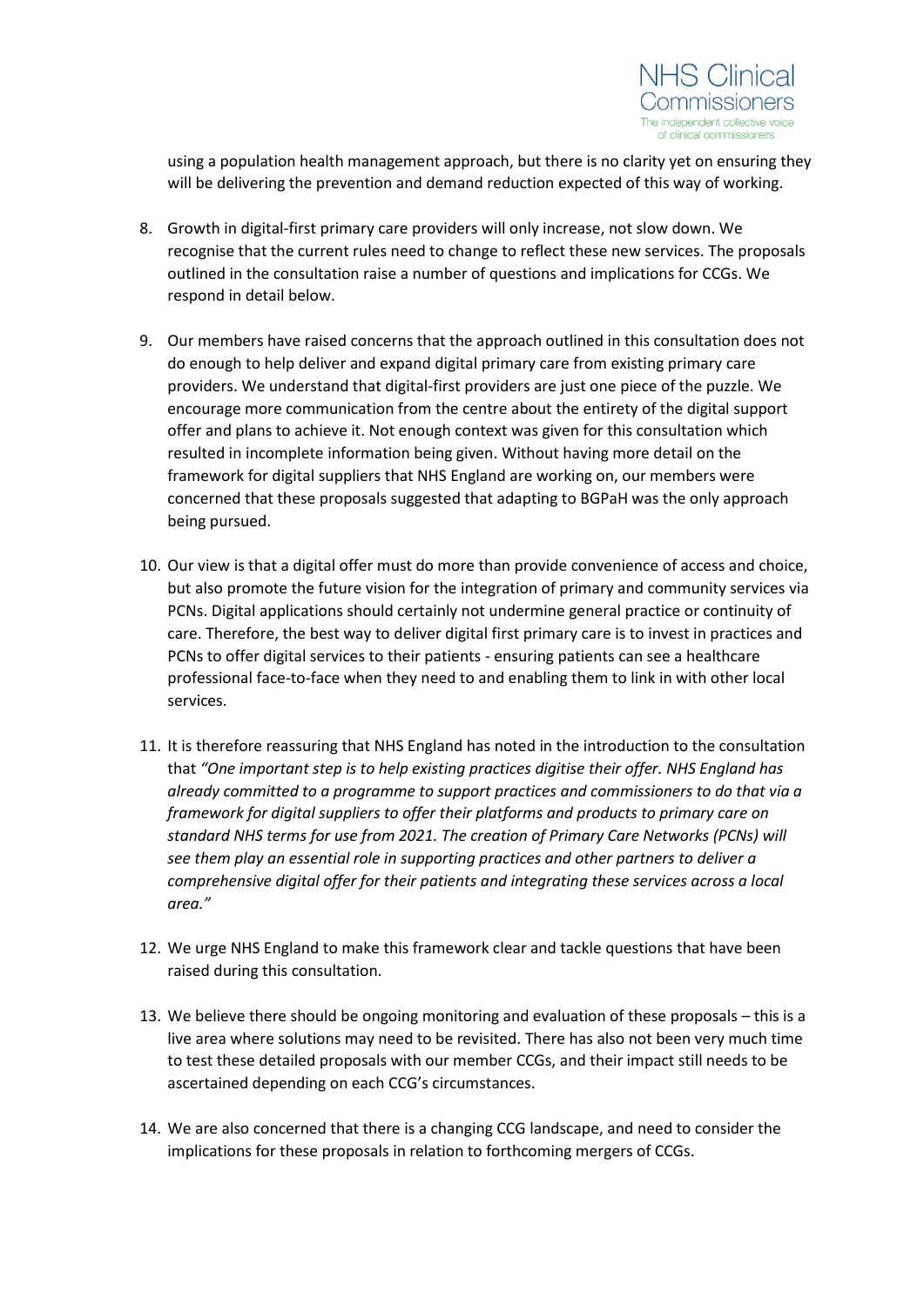

15. We have also seen suggestions that digital-first primary care should not be viewed as a replacement to 'traditional' general practice, but another component, like the 111 service.<sup>i</sup> This would therefore mean digital-first primary care providers would not be eligible for a registered patient list. We understand that this would be difficult to achieve given there are already contracts and registered patients in place, and that a solution for the existing situation does need to be found. There is still the potential that digital primary care could be treated like an out of hours service – that was up to providers to opt into providing their own or not. If a local practice decided not to deliver their own digital offer, then the CCG would be obliged to contract a provider for these patients.

### **Response to consultation questions Chapter 1 – Out-of-area registration**

*The proposal is to amend the out-of-area registration rules so that where a practice exceeds a threshold number of out-of-area patients in any CCG (we propose to fix this somewhere between 1,000-2,000 patients in any CCG, subject to views from consultees), then their main contract will be automatically disaggregated. They would separately be awarded a local APMS contract in that CCG, through which to serve those patients, meeting all normal requirements including access to physical premises where required. Those patients would no longer be out-of-area patients.*

# *Q1a. Do you agree with the principle that when the number of patients registering out-of-area reaches a certain size, it should trigger those patients to be automatically transferred to a new separate local practice list, that can be better connected with local Primary Care Networks and health and care services?*

In principle the creation of a new, local list would be welcome in continuing the geographical and population-based link between primary care funding and provision. We support this proposal as it means that commissioners do not have to fragment their existing mental health and community provider contracts because many of their resident population are registered with a GP practice hosted in another CCG.

However, we have concerns about this being automatically triggered: this means the CCG will have no autonomy about this, and poses questions about how they would be commissioning to ensure quality.

There would therefore need to be a formal process to manage the creation of a new contract, rather than an 'automatic right' to a new contract. Commissioners must be able to quality assure the provider, input into the content of the APMS contract, review any estates implications and costs and understand the impact on Primary Care Networks.

### *Q1b. Are there any factors which you think should be taken into account if this option were to be implemented?*

The timing of any new contract would be important, particularly on any commissioned services with quarterly or annual targets.

The length of the APMS contract would need consideration too, as well as clarity as to what the arrangements would be at the end of the contract term and who would be eligible to run the service.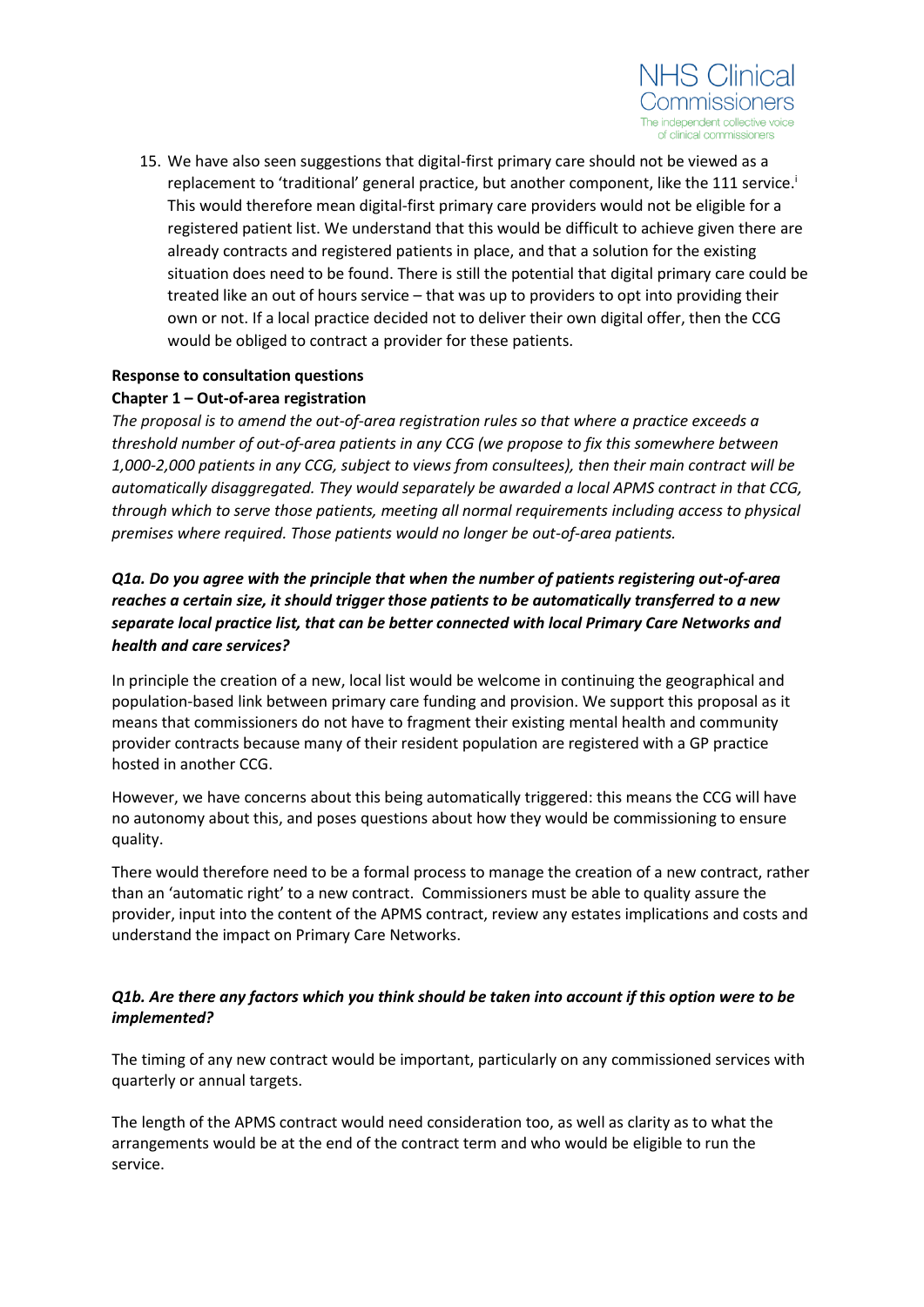

APMS contracts ordinarily allow significant CCG discretion and allow for the purposeful procurement of primary medical services, and under these arrangements we would expect the same assumptions to apply.

Any local CCG contract should have a requirement to formally partner with a local GP contract holder. This would ensure the patients are covered by an appropriate PCN, have access to estates, and are integrated into the local health economy. This formal partnership should be a clear prerequisite to any contract award.

It is also important to consider how this proposal will need to adjust to the forthcoming CCG mergers – CCGs will have considerably larger populations and cover wider geographies. They will probably be establishing new ways of locality or place-based working within a newly merged CCG, but may mean that these rules about out-of-area patients and local practice lists will need to adjust based on how larger, merged CCGs describe their more local constituent parts.

### *Q1c. Please provide any views you may have about the proposed threshold of 1,000-2,000 patients for the triggering of this localisation.*

We have heard from our members that there are mixed views about an appropriate threshold of patients to trigger a new local contract. Some examples have been given that suggest a financially sustainable list would need to be over 3,500 patients, and others have said that a list of under 6000 patients is usually assessed for ongoing viability. This may suggest that 2000 patients as the threshold is too low and could lead to an unfair market advantage to digital-first providers under the current APMS contract structure, as it assumes they will be holding this contract and will be able to serve a smaller patient list because it is just one part of their overall business.

However we have also heard that it would be preferable to have a lower threshold so that the costs of locally commissioned community and mental health services are covered for the patients who were registered elsewhere. Some CCGs have suggested that if 300-400 patients deregister and move to an out-of-area, digital-first provider, this also has the potential to destabilise funding, so it is important there is something in place to reflect patient movement.

It would be useful to know how many CCGs would currently be affected by this and therefore where a new contract would be created – and how many are close to a potential threshold. As this would create a cliff-edge, it may be useful to know if there are ways to give an early warning about a CCG approaching a threshold.

There also doesn't seem to be any detail about what happens if this new practice list drops below the proposed threshold as patients may de-register – does they CCG then go back to the quarterly funding reallocations proposed in chapter 2? This ongoing 'churn' and the accompanying instability in funding may mean that planning is impossible. It will need to explain what is the CCG's obligation in relation to practice resilience as patients re-register or list sizes are too small to withstand costs.

# *Q2. Do you agree that, although the service obligations are not identical, given the small scale of any possible change and the burden of its implementation, payments for out-of-area patients should remain the same as those for in area patients?*

Yes. However, efforts should be made to improve recording of 'out of area patients' – as noted in the consultation the extent of out of area patients is not well known, and nor are patients' reasons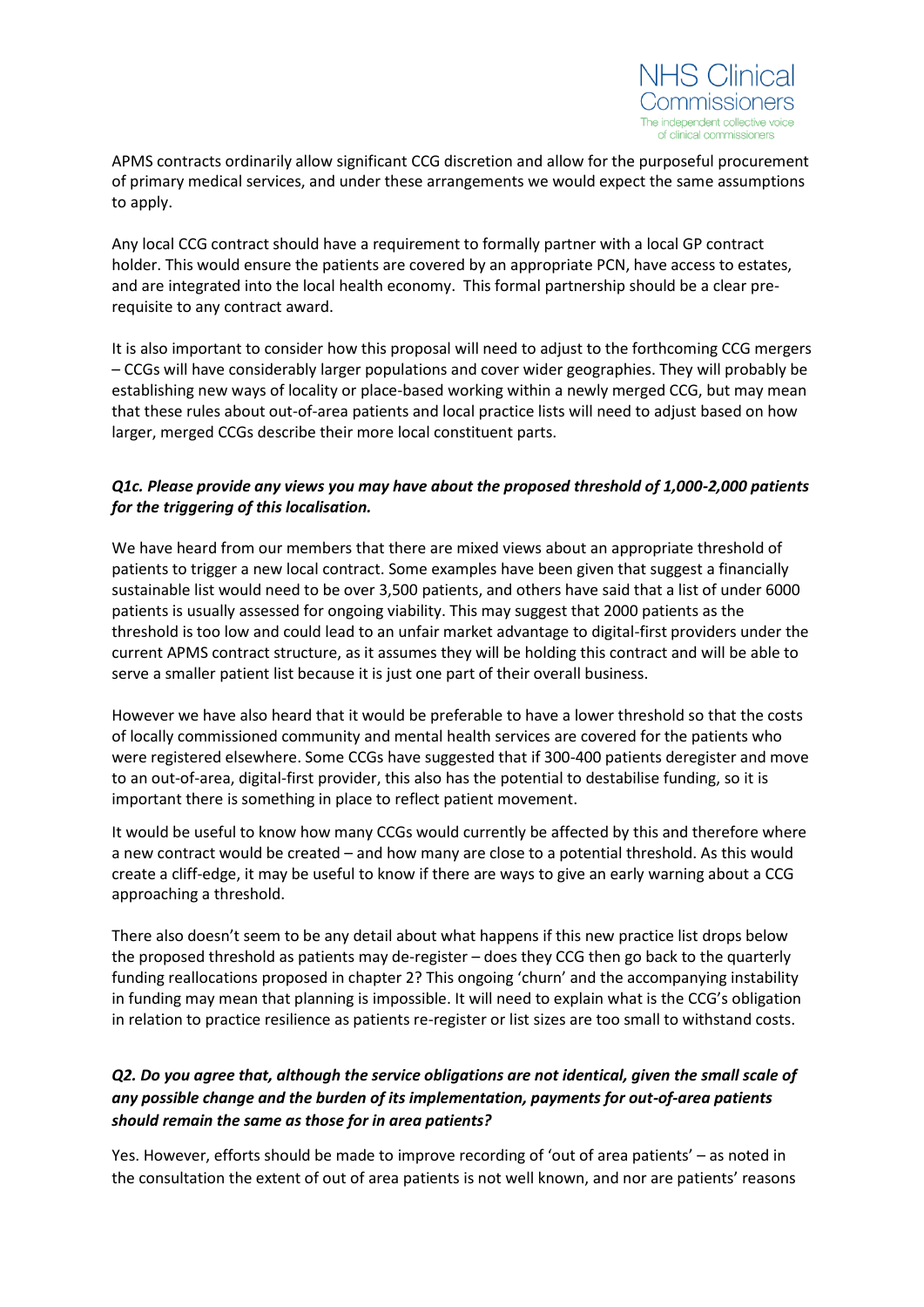

for registering out of area.

#### **Chapter 2 – CCG Allocations**

*The proposal is to change the allocations system to enable quarterly recalculation of CCG funding to reflect patient movements of the sort which have been stimulated by registration with digital-first practices in London*

We understand that for London, the non-recurrent fix proposed is a transfer of resource by inter authority transfer based on actual cost of treatment for patients whose registration has moved. Due to the transient population in London, it is important that any proposals recognises that a patient may have moved several times – so adjustments need to be made based on the current home address. Although this creates an administrative burden, it does ensure the funding is in the relevant CCG, and basing it on actual cost of treatment ensures it's not just based on a theoretical level per capita, as this would not reflect the generally low level of need for the cohort in question.

Going forward, and where the threshold for a new local contract has not been triggered, another solution is needed.

## *Q3a. Do you agree with the principle that resources should follow the patient in a timely way where there are significant movements in registered patients between CCGs as a result of digitalfirst models?*

We agree there does need to be a method for resources following the patient, but this may have been solved by the proposal in chapter 1.

However, our members have said that any adjustments should not be made 'in year' as this would create instability and the inability to effectively plan. Quarterly changes would also lead to a significant administrative burden. Therefore any adjustment below the creation of a new local list should be made annually at most.

Some CCGs have said that if new local lists are created, as suggested in chapter 1, they are in favour of no adjustments being made to allocations as digital-first primary care is just one reason why CCG allocations and patient registrations are mismatched.

# *Q3b. For these purposes, how do you think "significant" movements in registered patients should be defined?*

#### *Q3c. What threshold, if any, do you think should be applied to the flow of out-of area patients to a CCG before this adjustment is applied***?**

As suggested, it may be that this should not be pursued given the administrative burden of calculating an accurate adjustment. It also singles out digital-first primary care provision as a unique case whereas CCGs (especially in London) have said that patient movements are common and that the need to link funding back to the 'source geography' of the patient is embedded within the proposal to create new local contracts.

#### *Q3d. Do you think it is necessary to cap or restrict the maximum deduction from any one CCG on an in-year basis?*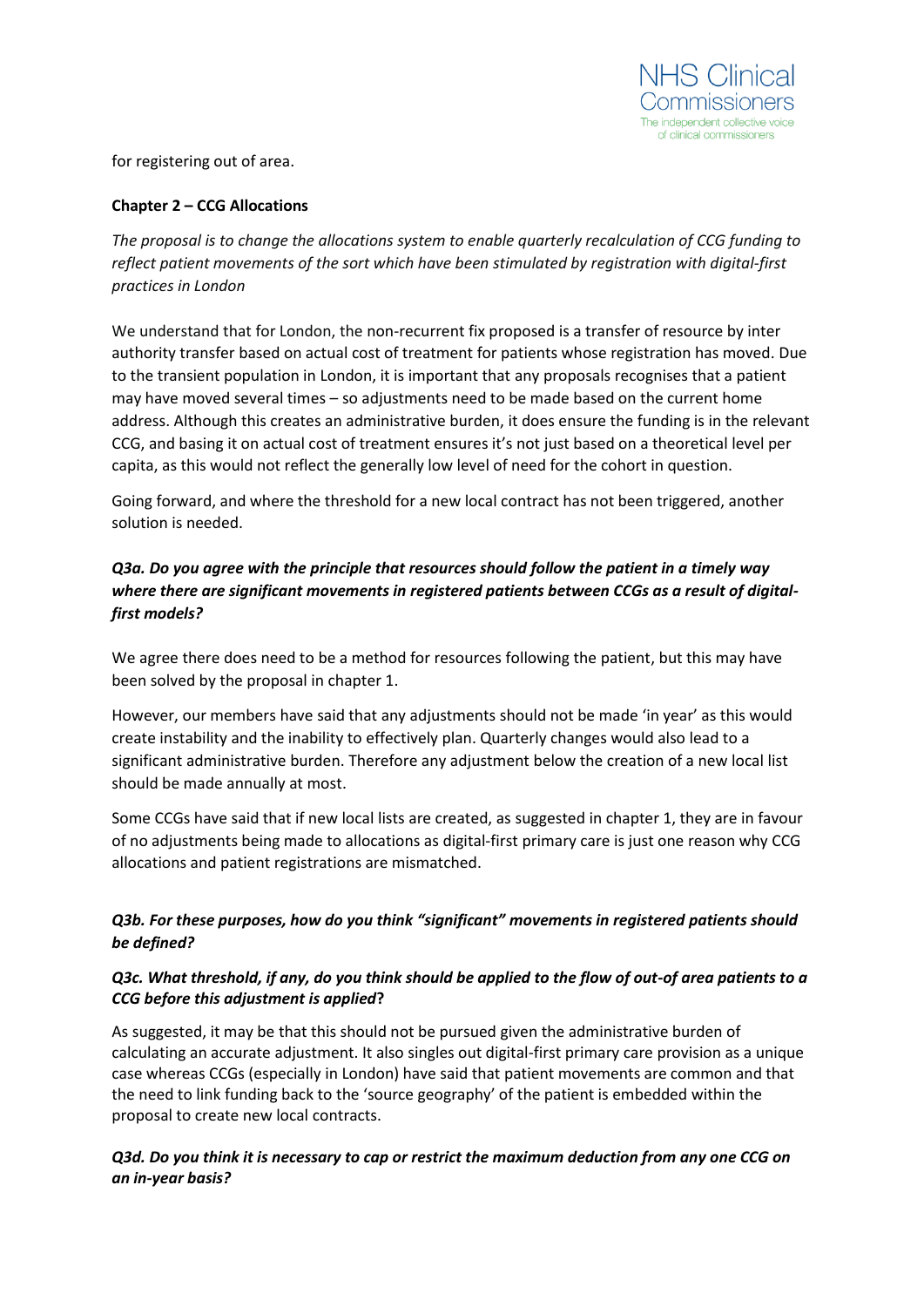

If there was any deduction it would be necessary to cap the deduction so that CCGs are not subject to untenable uncertainty and fluctuations in their funding. It also may mean that an underfunded CCG is sending funds to an overfunded CCG. This cap should be based on a percentage of their five year plans that all CCGs have submitted to NHSE. This will ensure that minimal disruption to health provision is incurred.

In addition any funding transferred will need to be transferred back to the local CCG at 100% - no cap applied.

# *Q4. Do you agree that a capitation-based approach is the best way to determine the size of the adjustment required per patient or do you have other proposals?*

A capitation-based approach does not feel fair, even with adjustments for age and sex, as those using digital-first primary care are likely to have less complex health needs. Calculating actual spend against the registered list (although there are issues with this given the 'paying' CCG would have little leverage to manage this cost, e.g. prescribing programmes, admission avoidance schemes etc), or a more sophisticated capitation that reflected the average cost of digital first provision might be alternatively considered.

It would be useful to use actual workings to understand the impact of capitation based or actual treatment costs.

#### **Chapter 3 – New Patient Registration Premium**

*We will not make further changes to the GP payment formula for newly registered patients at this point. We conclude that scrapping the premium would be unfair given the extra work as well as undesirable given the huge redistribution effect it would have in practices with highly transient populations. But we do propose to pay it only if a patient remains registered with a practice for a defined period. We are inviting views on that period, and suggest somewhere between six to twelve months;*

### *Q5a. Do you agree that we should only pay the new patient registration premium if a patient remains registered with a practice for a defined period?*

It may be better to distinguish between existing practices and digital-first providers when it comes to paying the new patient registration premium.

Our members have suggested that only paying a new patient registration premium if a patient remains registered for at least 6 months could lead to instability for practices where there are high levels of patient turnover. The premium exists to reflect the additional work often required when a patient first registers with a practice, and due to the transient nature of the population (especially in London), many practices would not be adequately resourced to undertake this work. Patients may leave practices before a 6 month minimum period, having needed significant levels of care, through no fault of the practice or the service provision on offer. This would consequently deter practices from registering new patients and ultimately restrict choice for most patients.

There have been suggestions that due to the different demographic served by digital-first providers, and the different expectations, they should not receive the premium.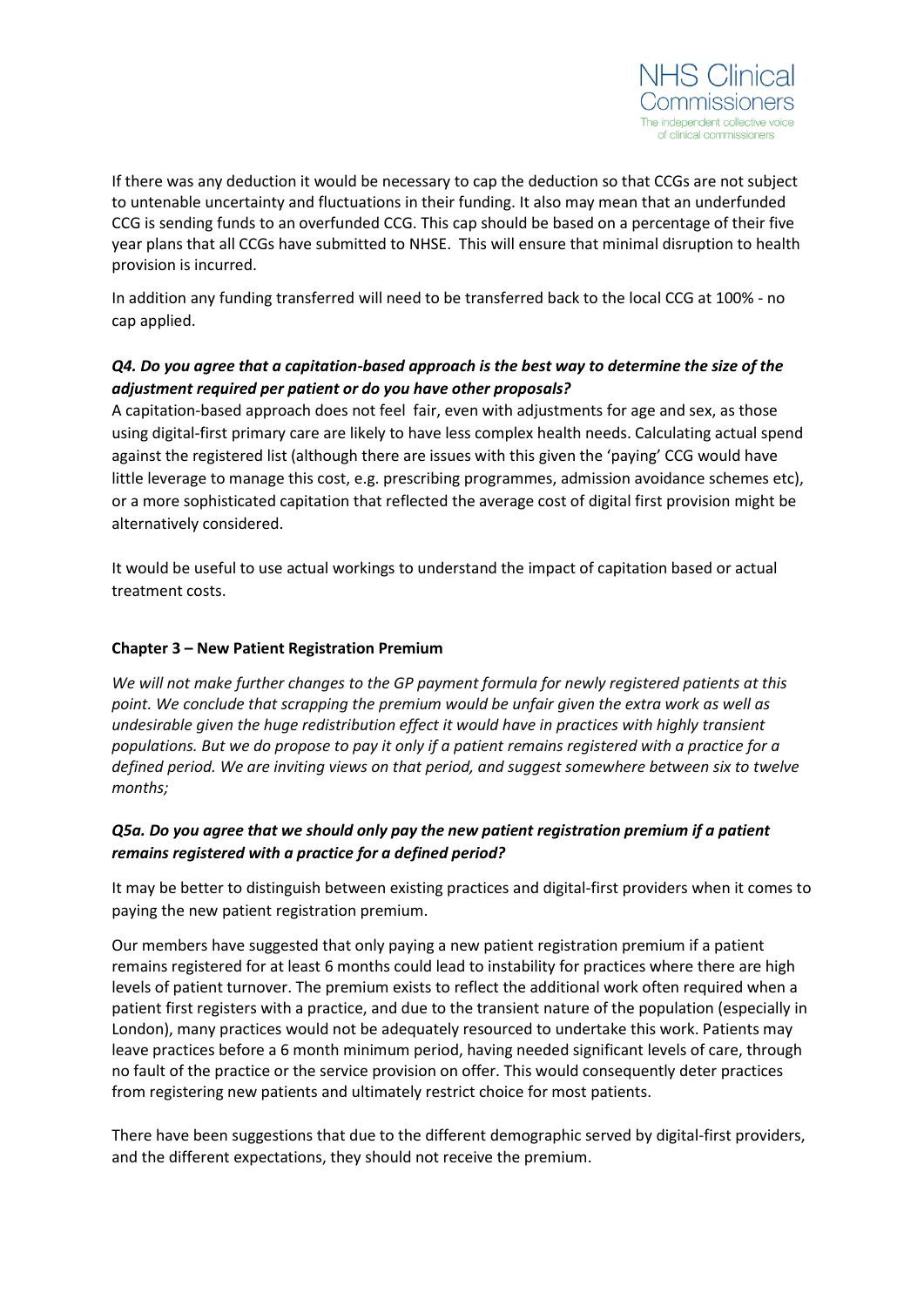

## *Q5b. What do you consider to be the right period of time for a patient to be registered with a practice for the practice to be paid the new patient registration premium? Six months, nine months, twelve months or other?*

Although you have presented data about most patients de-registering within 6 months, if digital-first providers are paid a new registration premium then this should be when a patient is retained for a period for at least 9 months.

This will need to look at how it effects practices with large care homes in their lists.

#### **Chapter 4 – Harnessing digital-first primary care to cut health inequalities**

*The proposal is to use practice entry rules to address the inverse care law in general practice. We suggest allowing new digital first practices to register patients in our most under-doctored geographies– for example, CCGs in the bottom 10 or 20%. And require these new practices to meet three strict criteria: (i) demonstrate that the GPs they will be bringing into the local community are wholly additional; (ii) ensure the physical part of their service also covers the most deprived areas of the*

*CCG; and (iii) actively promote their service to the most deprived communities, so that their lists properly reflect the make-up of the local population. In this way, the NHS could harness the potential of digital-first providers to reduce health inequalities. We propose to do this through national rules rather than local commissioning;*

### *Q6. Do you agree that we should not create a right to allow new contract holders to set up anywhere in England?*

Yes. New service provision should be based on need, and identified by the local commissioners.

### *Q7a. Do you agree we should seek to use the potential of digital-first providers to tackle the inverse care law, by targeting new entry to the most under-doctored areas?*

We have been seeking input from CCGs representing under-doctored areas. There is some hesitation that this will achieve its aim, and this should not be the only effort made to tackle the inverse care law. Currently, digital-first provision is mainly used by young and reasonably fit adults. Therefore this proposal could further disadvantage people with more complex needs in these under-doctored areas

### *Q7b. What methodology could we apply to identify these areas, specifically those that are underdoctored?*

There should not be a national methodology, it should be based on local need identified by the CCG.

# *Q7c. Do you think that opportunities should be made available to a wider range of local areas in future following any successful evaluation?*

Digital-first provision is currently limited in the services it offers (e.g. no home visits. )–Although restrictions on the types of patients who can register have been lifted, the NHS England factsheet still says "It's not the case that those with mental health issues, who are frail or are pregnant cannot be registered but for some, this type of digital or remote care model may not be clinically appropriate. Therefore these patients would be advised of that by the practice.""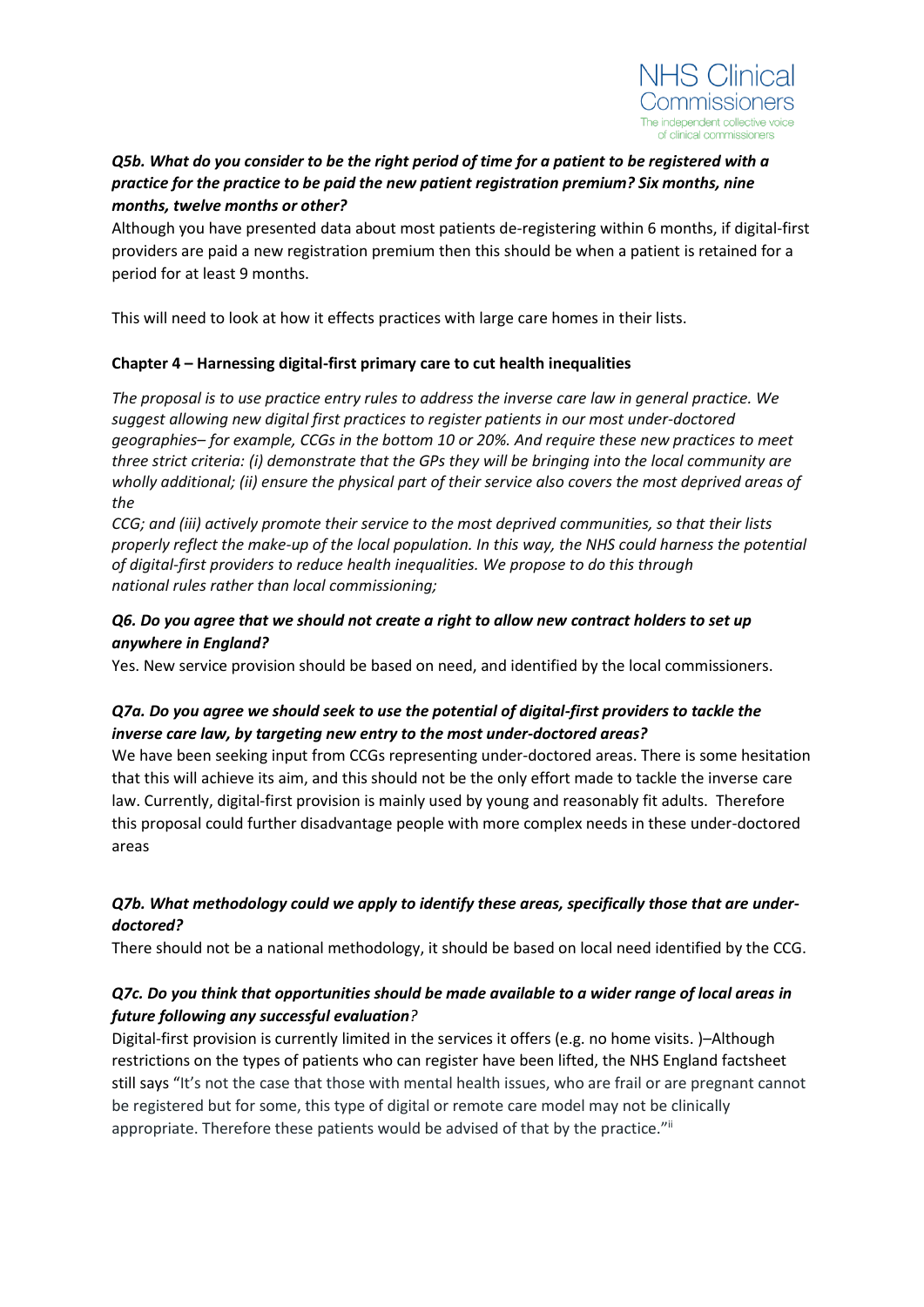

Therefore it should only be available in wider areas if these limitations are addressed.

## *Q7d. Do you agree with the proposal to require new contract holders to establish physical premises in deprived areas of a CCG?*

## *Q7e. If we require new contract holders to establish physical premises in deprived areas of a CCG, what methodology could we apply to identify such areas?*

Establishing a physical premises in a deprived area may not necessarily mean the practice ends up serving more deprived people - in some parts of the country lower super output areas designated as more deprived are in very close proximity to a more affluent area, and could still end up being inequitably used. It may be more useful to engage with the CCG to ensure better understanding of void space, proximity to neighbouring practices, needs of local population. It should be up to the CCG to demonstrate need in terms of health outcomes, distance and underserved areas.

### *Q7f. Do you agree with the proposal to require new contract holders to demonstrate that they will bring additional GP capacity to the local area?*

Yes, but 'capacity' should not just be about physical space but input to PCNs and wider primary care priorities.

# *Q7g. Do you agree that we should require new contract holders to seek to ensure that their registered list reflects the community they are serving?*

Yes – this is an expectation of all primary care providers.

# *Q7h. Do you agree with the proposed approach to avoiding local bureaucracy by awarding contracts on the basis of satisfying agreed national criteria?*

Although we understand the desire to reduce bureaucracy, we would like to know:

- How long would the NHS England approvals process take?
- How often would it be updated?
- What if the CCG has already contracted local services that don't make it onto the national list?
- Would a national process comply with the NHS to operate in a fair and open way, and with sufficient public engagement?
- How will the CCG be able to ensure it has sufficient levels of input, to ensure the new contrct reflects the needs and circumstances for specific areas?

It therefore seems preferable to use existing the APMS approach.

#### *Q8. We also suggest that as part of these potential new national rules, we could remove the need for most local APMS procurements by looking to PCNs as the default mechanism for maintaining primary care provision. Alongside these potential changes, do you agree that PCNs could become the default means to maintain primary care provision, thus removing the need for most local APMS procurements?*

PCNs offer many opportunities but they should not be seen as a panacea, as they are being expected to deliver on many things and are in varying states of maturity. CCGs have expressed that there are some challenges with regard to APMS procurement such as disruption and instability for practices, patients and staff; restriction to a small number of established providers, with significant variation